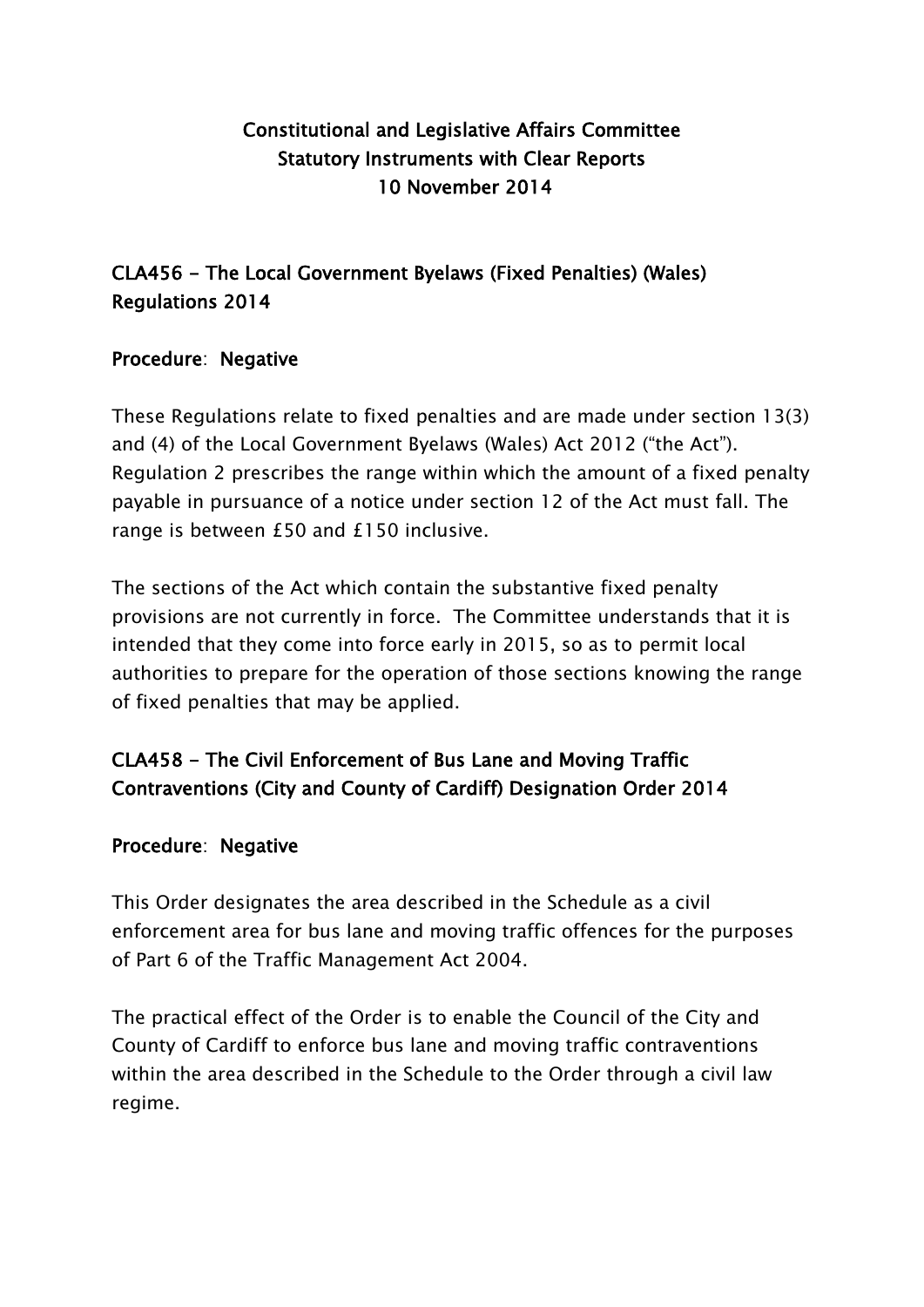# CLA459 - The Civil Enforcement of Parking Contraventions (City and County of Cardiff) Designation (Amendment) Order 2014

### Procedure: Negative

This Order amends the Civil Enforcement of Parking Contraventions (City and County of Cardiff) Designation Order 2010 (S.I. 2010/1461 (W.133) so as to include within the civil enforcement area and special enforcement area, certain roads that were previously excluded.

### CLA460 - The Planning (Hazardous Substances) (Determination of Procedure) (Prescribed Period) (Wales) Regulations 2014

#### Procedure: Negative

These Regulations are made by the Welsh Ministers in exercise of the powers conferred by sections 21B and 40 of the Planning (Hazardous Substances) Act 1990 ("the 1990 Act"). These Regulations are preceded by the Town and Country Planning (Determination of Procedure) (Wales) Order 2014, which inserted section 21B into the 1990 Act.

Section 21B of the 1990 Act gives the Welsh Ministers the power to determine the procedure for certain proceedings in Wales, namely proceedings for applications referred to the Welsh Ministers under section 20 and appeals under section 21 of the 1990 Act. Determinations of procedure for such proceedings must be made by the Welsh Ministers before the end of the prescribed period. These Regulations prescribe that period as seven working days from the relevant date, which is defined for these purposes.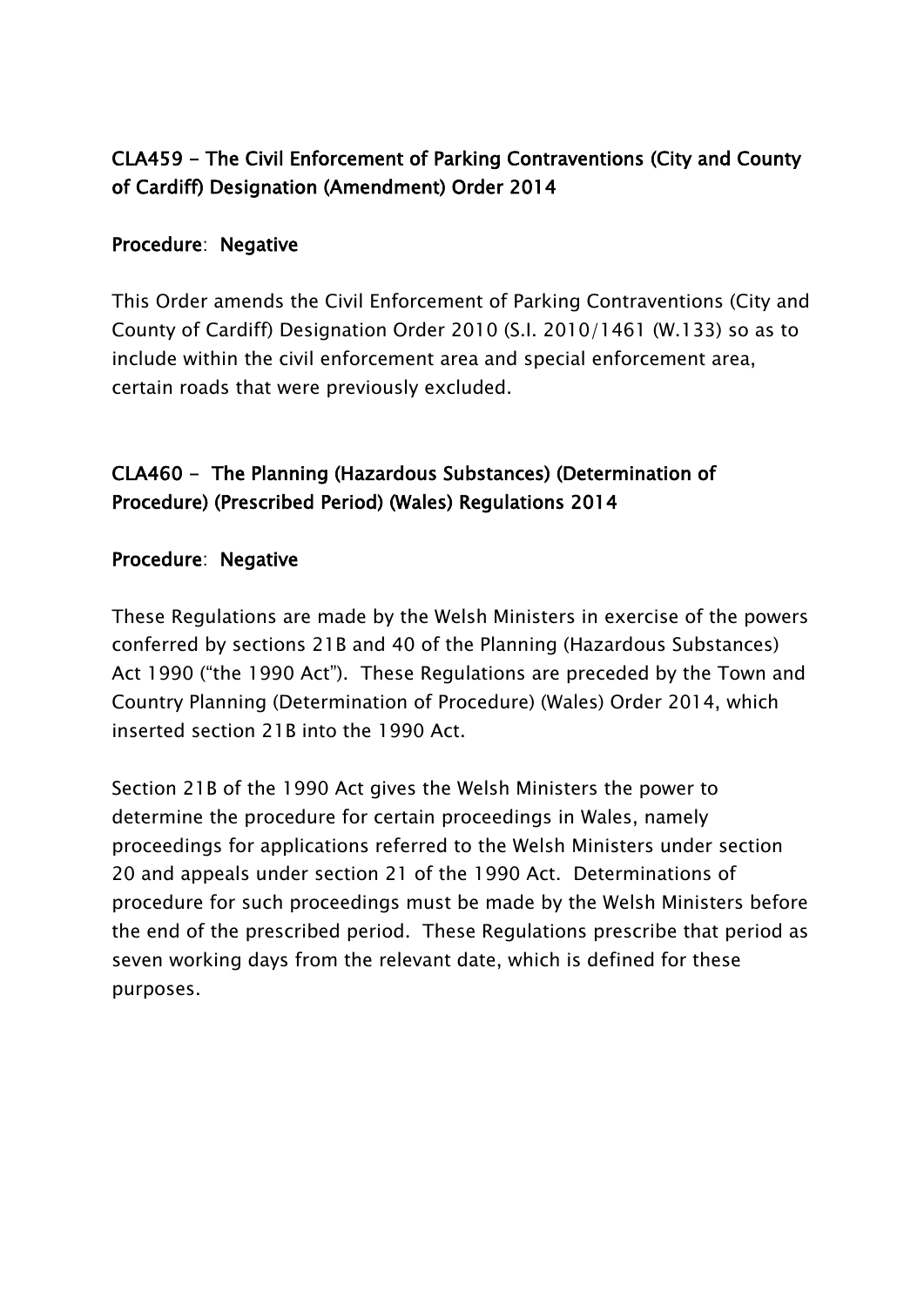## CLA461 - The Town and Country Planning (Determination of Procedure) (Prescribed Period) (Wales) Regulations 2014

### Procedure: Negative

These Regulations are made by the Welsh Ministers in exercise of the powers conferred on them by sections 319B and 333 of the Town and Country Planning Act 1990 ("the 1990 Act"). These Regulations are preceded by the Town and Country Planning (Determination of Procedure) (Wales) Order 2014, which inserted section 319B into the 1990 Act.

Section 319B of the 1990 Act gives the Welsh Ministers the power to determine the procedure for certain proceedings in Wales, namely proceedings for applications referred to the Welsh Ministers under section 77 and appeals under sections 78, 174, 195 and 208 of the 1990 Act. Determinations of procedure for such proceedings must be made by the Welsh Ministers before the end of the prescribed period. These Regulations prescribe that period as seven working days from the relevant date, which is defined for these purposes.

# CLA462 - The Planning (Listed Buildings and Conservation Areas) (Determination of Procedure) (Prescribed Period) (Wales) Regulations 2014

#### Procedure: Negative

These Regulations are made by the Welsh Ministers in exercise of the powers conferred on them by sections 88E and 93 of the Planning (Listed Buildings and Conservation Areas) Act 1990 ("the 1990 Act"). These Regulations are preceded by the Town and Country Planning (Determination of Procedure) (Wales) Order 2014, which inserted section 88E into the 1990 Act.

Section 88E of the 1990 Act gives the Welsh Ministers the power to determine the procedure for certain proceedings in Wales, namely proceedings for applications referred to the Welsh Ministers under section 12 and appeals under sections 20 and 39 of the 1990 Act. Determinations of procedure for such proceedings must be made by the Welsh Ministers before the end of the prescribed period. These Regulations prescribe that